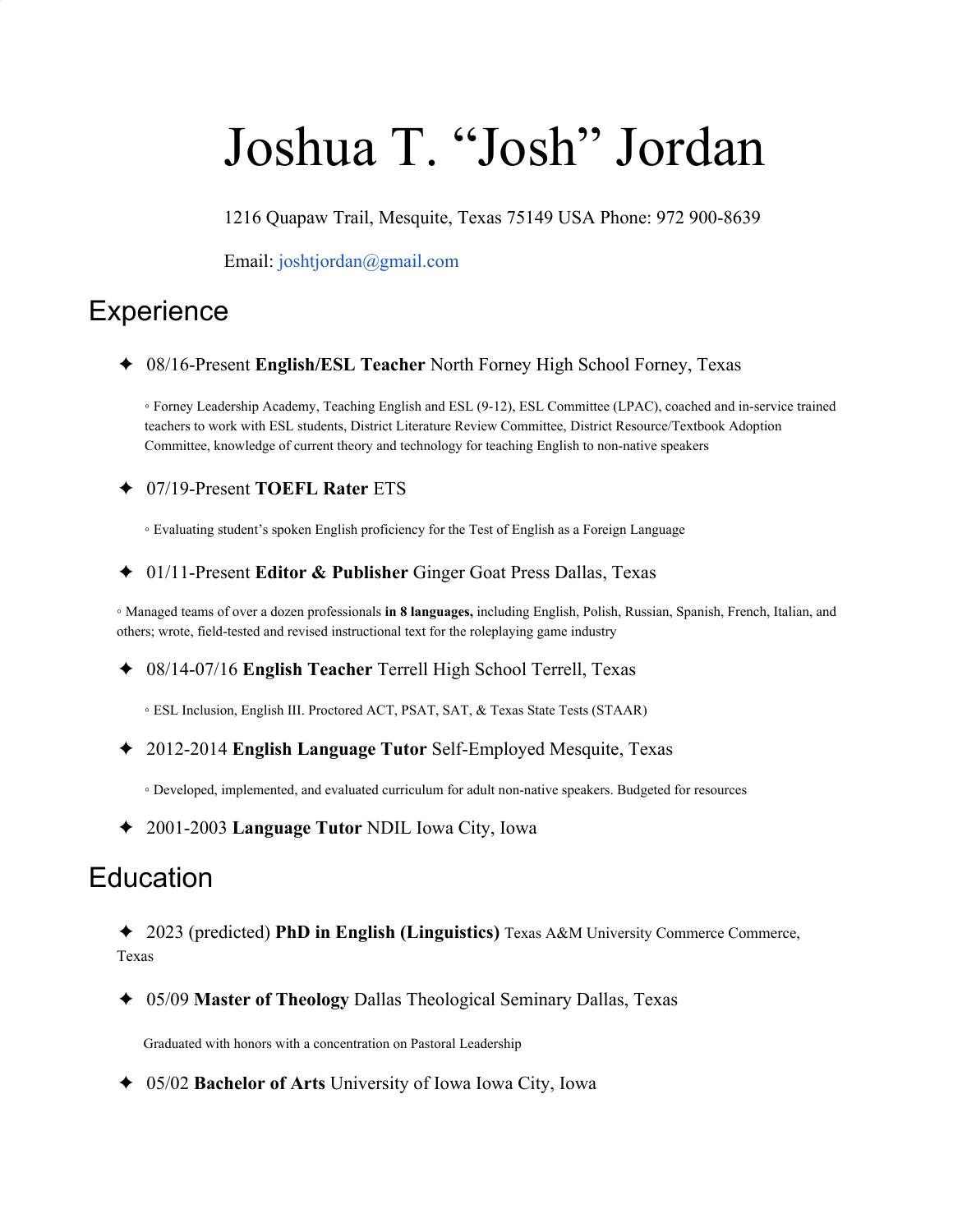Graduated with high honors, triple majoring in Classics, English, and Linguistics

### Certifications and Academic Publications

- ✦ 2014-2026 Certified Texas Teacher **7-12 ELAR** Standard
- ✦ 2014-2026 Certified Texas Teacher **ESL Supplemental** Standard

✦ Professional and PD **Certifications** including Google Educator Level 1, Trauma-Informed Care, Lego Education Master Educator, Non-Violent Crisis Intervention, and Common Sense Educator

✦ 2009-present **Licensed Minister** Lake Pointe Baptist Church Mesquite, Texas

✦ Published academic articles including, "Style in Instructional Text" International PlayTrack Conference, Interacting Minds Centre, Aarhus University, Denmark; "The Alice Archetype in Miyazaki's Spirited Away" Fandom and Neomedia Studies (FANS) Conference, Fort Worth, Texas, and "Simulation and Character Ownership in Secondary Dramatic Literature Education" International Journal of Role-Playing

#### Language Proficiency

- $\triangleleft$  Native fluency in English
- ✦ Professional experience in Latin and Spanish. More than five years' study each.
- ✦ Intermediate in Danish, French, and Ancient Greek. More than two years' study each.

#### **Affiliations**

| $\div$ 12/20-present          | <b>TEXTESOL V</b>                         | Member                |
|-------------------------------|-------------------------------------------|-----------------------|
| $\div$ 12/20-present          | Assoc. For Scottish Literary Studies      | <b>Student Member</b> |
| $\div$ 10/20-present          | American Association of Applied Linguists | Member                |
| $\triangleleft$ 09/20-present | Nordic Association of Linguists           | LinkedIn Member       |
| $\div$ 10/19-present          | Linguistic Society of America             | Member                |